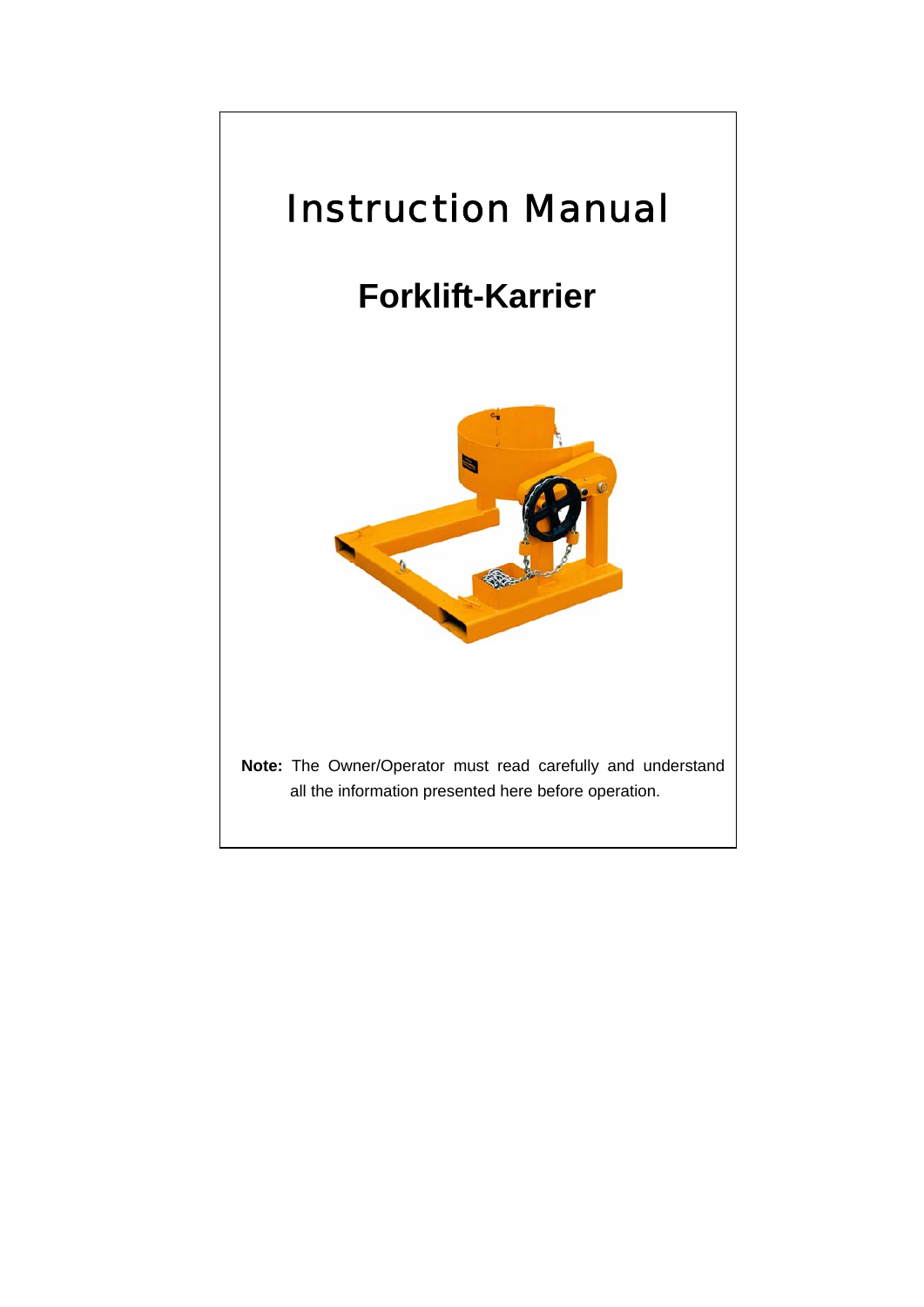# **Content**

| 1. |     |                      |    |  |  |
|----|-----|----------------------|----|--|--|
|    | 1.1 | HK285A (800lbs)      | 1  |  |  |
|    |     | 1.2 HK285B (1500lbs) | 1  |  |  |
|    |     |                      | 2  |  |  |
|    |     |                      | 3  |  |  |
| 2. |     |                      |    |  |  |
| 3. |     |                      |    |  |  |
| 4. |     |                      |    |  |  |
| 5. |     |                      |    |  |  |
|    | 51  |                      | 7  |  |  |
|    |     |                      | 8  |  |  |
| 6. |     |                      |    |  |  |
|    | 6.1 |                      | 9  |  |  |
|    |     |                      | 10 |  |  |

 $\sim 1$  -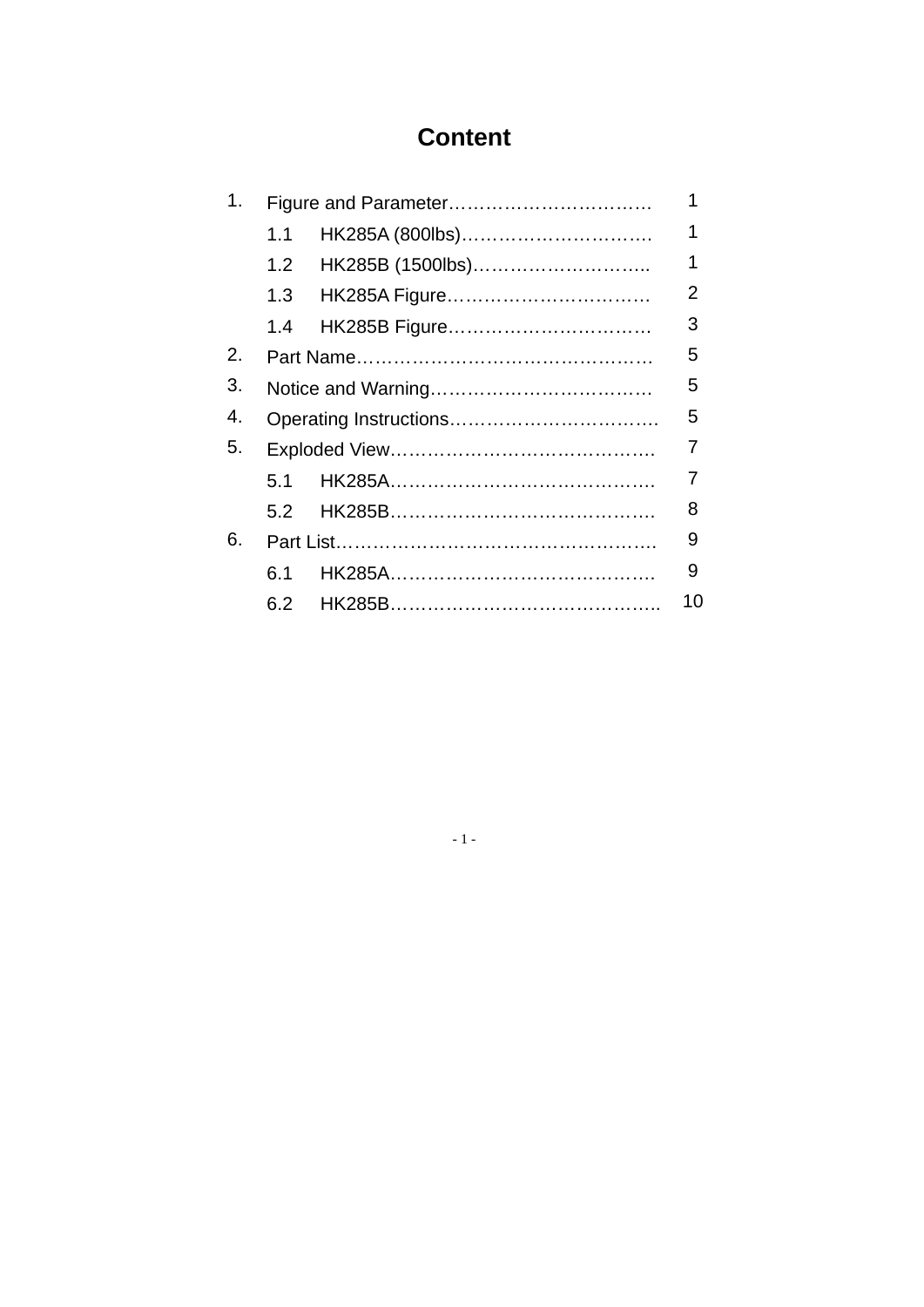THANK YOU FOR USING THIS FORKLIFT-KARRIER. FOR YOUR SAFETY AND CORRECT OPERATION, PLEASE CAREFULLY READ THIS INSTRUCTION BEFORE USING IT.

**NOTE:** All of the information reported herein is based on data available at the moment of printing. The factory reserves the right to modify its own products at any moment without notice and incurring in any sanction. So it is suggested to always verify possible updates.

This series are used to clamp the drum. It can unload, transport and stack the drum, and also can spill the oil. It is used widely for the factory, storage, dock and port.

# **1. FIGURE AND PARAMETER**

#### **1.1 HK285A (800lbs)**

| Capacity<br>(lbs) | Total<br>Length<br>(mm) | Total<br>Width<br>(mm) | Total<br>Height<br>(mm) | Fork<br>width<br>(mm) | Hoop<br>Radius<br>(mm) | <b>Net</b><br>Weight<br>(Kg) |
|-------------------|-------------------------|------------------------|-------------------------|-----------------------|------------------------|------------------------------|
| 800               | 990                     | 717                    | 530                     | 190                   | R286                   | 70                           |

#### **1.2 HK285B (1500lbs)**

| Capacity<br>(lbs) | Total<br>Length<br>(mm) | Total<br>Width<br>(mm) | Total<br>Height<br>(mm) | Fork<br>width<br>(mm) | Hoop<br>Radius<br>(mm) | <b>Net</b><br>Weight<br>(Kg) |
|-------------------|-------------------------|------------------------|-------------------------|-----------------------|------------------------|------------------------------|
| 1500              | 990                     | 770                    | 540                     | 190                   | R286                   | 97                           |

#### - 2 -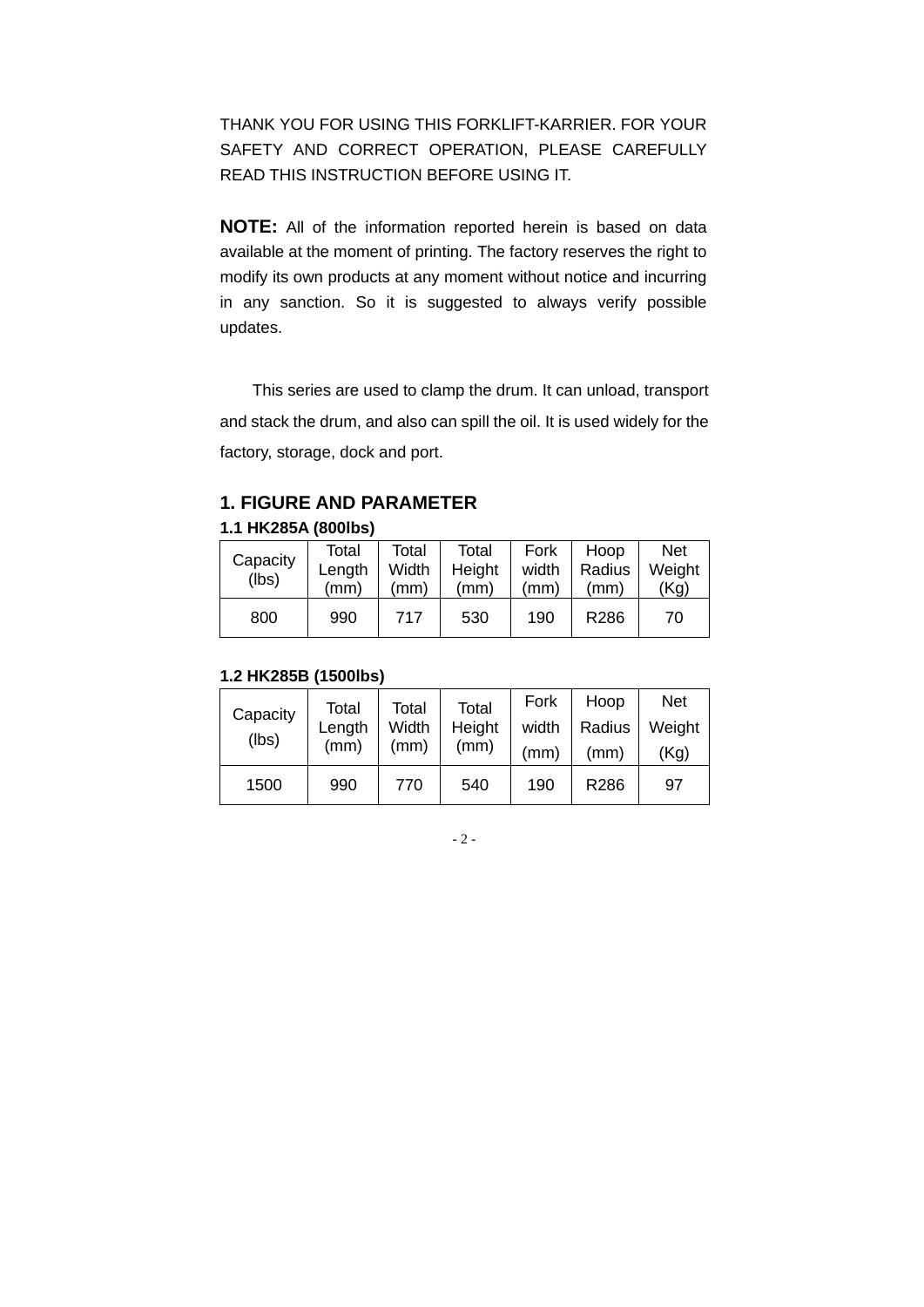# 1.3 HK285A Figure



 $-3-$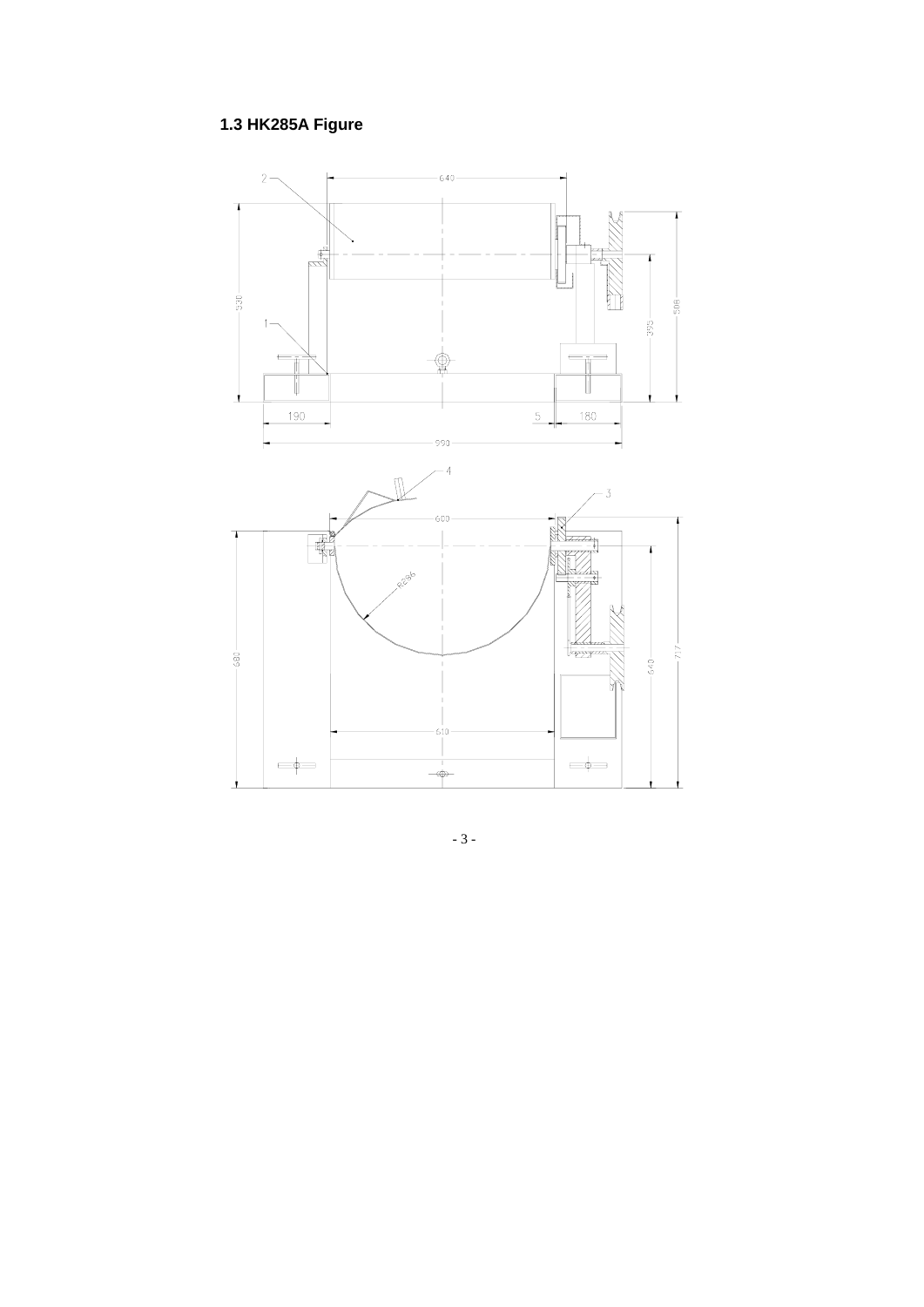# 1.4 HK285B Figure



 $\sim 4$  -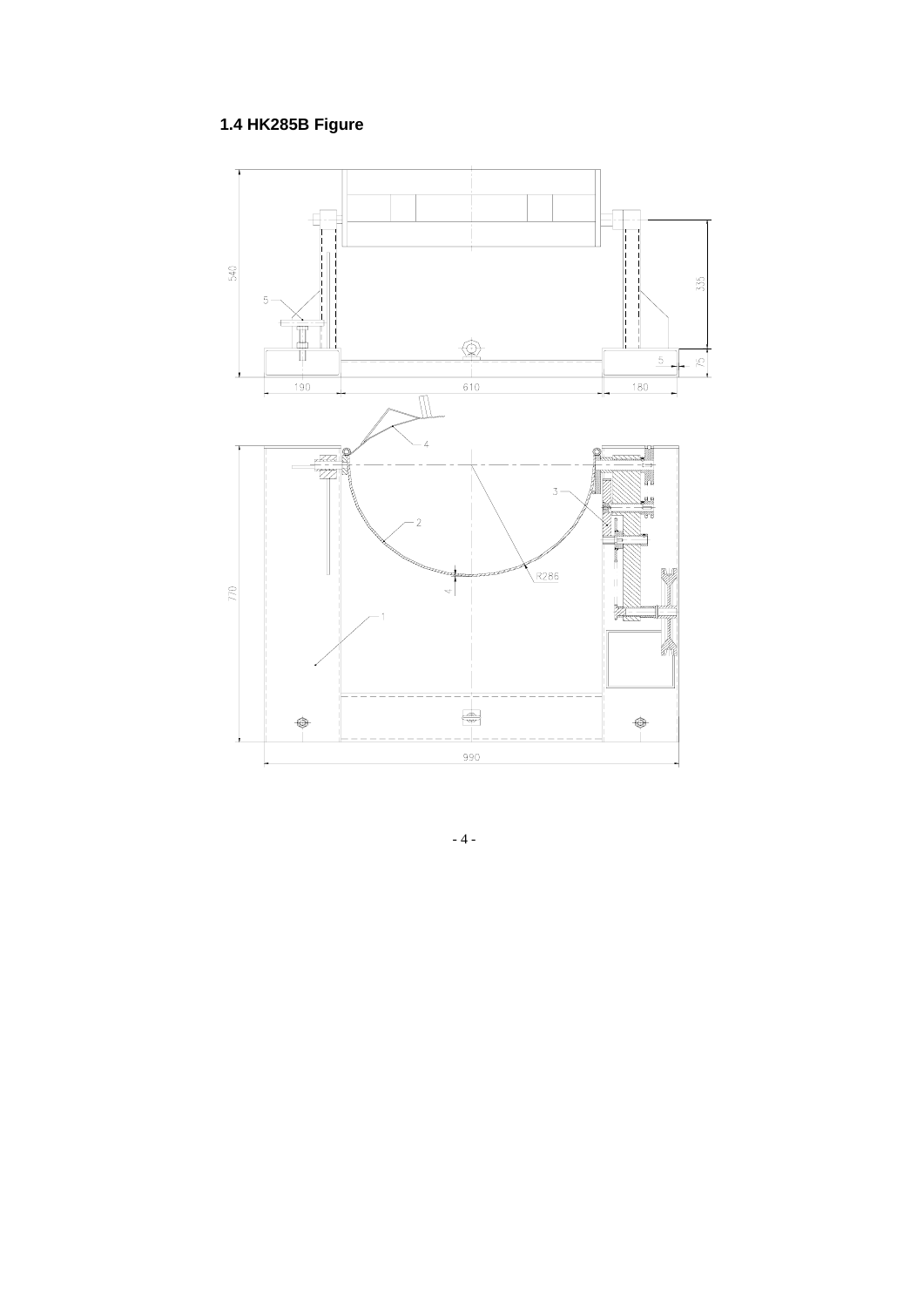### **2. PART NAME**

- (1) Frame assembly
- (2) Drum hoop
- (3) Gear driver assembly
- (4) Drum clamp assembly
- (5) Fork tighten bolt

#### **3. NOTICE AND WARNING**

- (1) Do not use this product when it go wrong and need to be repaired.
- (2) Do not stand under any place of forklift when it is lifted
- (3) Do not overload this drum lifter beyond its rated capacity.
- (4) The hoop must clamp the drum middle position when lift the drum.
- (5) The location of drum should be lower when it do not need work.
- (6) The drum should be vertical and can not hit with the ground to avoid damaging the machinery when the forklift is moving.

### **4. OPERATING INSTRUCTIONS**

- 1) Adjust the forks so that the inside width between the forks is 24 1/2" minimum. One fork must be locked to bed plate.
- 2) Drive the truck forward to slip forks into fork sleeves. Attach safety chain to mast to secure drum carrier/rotator to forks.
- 3) Open carrier cradle full width and hook cradle chain on stud.
- 4) Drive truck with forks near- floor level to position carrier cradle around drum. Lock drum in place by clinching chain with ratchet tightener.
- 5) Remove control chain from box and place end of loop near

- 5 -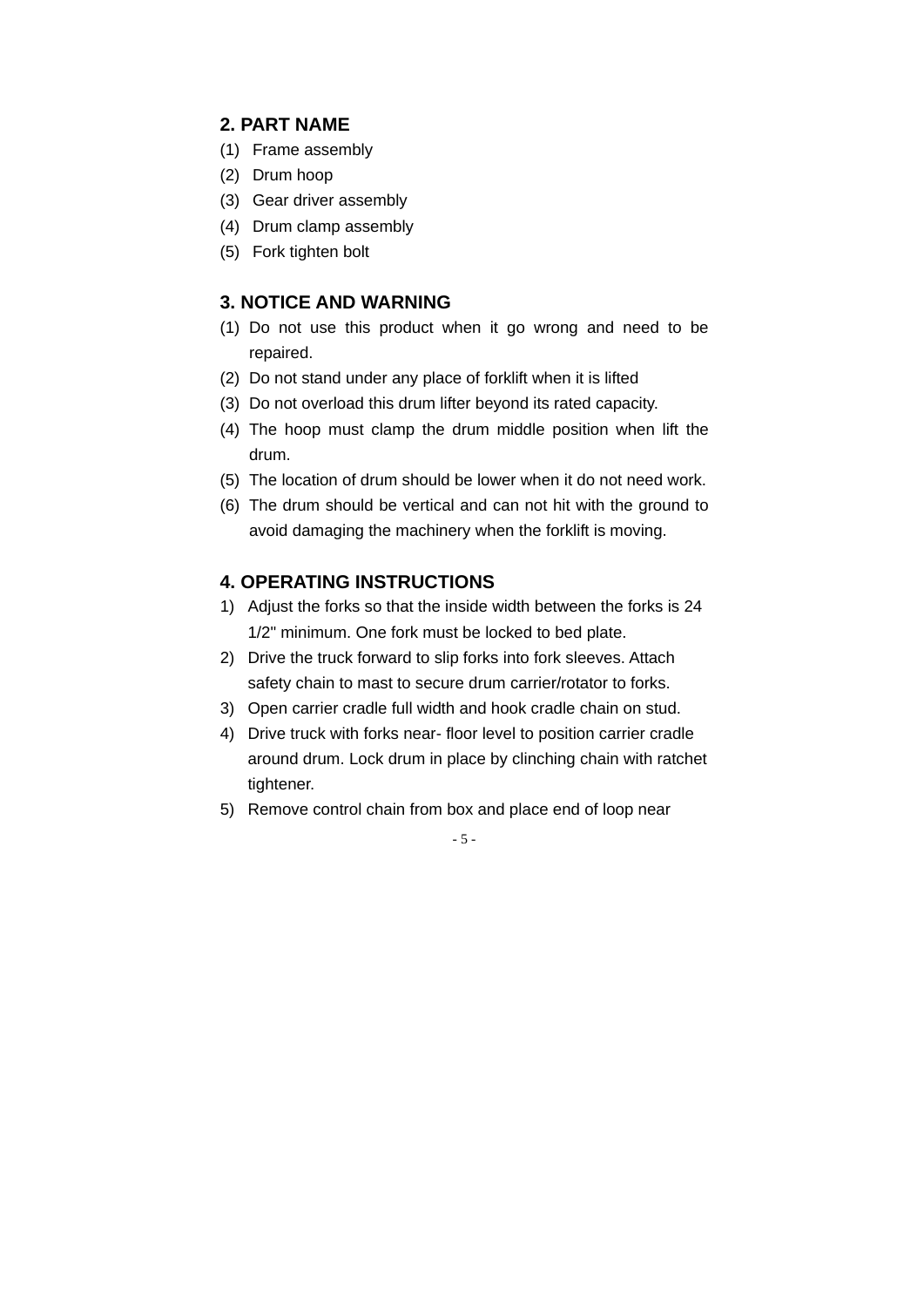operator's seat.

- 6) Raise forks and transport drum in VERTICAL position.
- 7) TO POUR DRUM: Pull on chain, rotating drum to angle required for emptying. For best control of drum pouring angle, pay out one side of the loop while pulling in the other.
- 8) After emptying, rotate drum back to vertical position and drive the truck to deliver drum.

- 6 -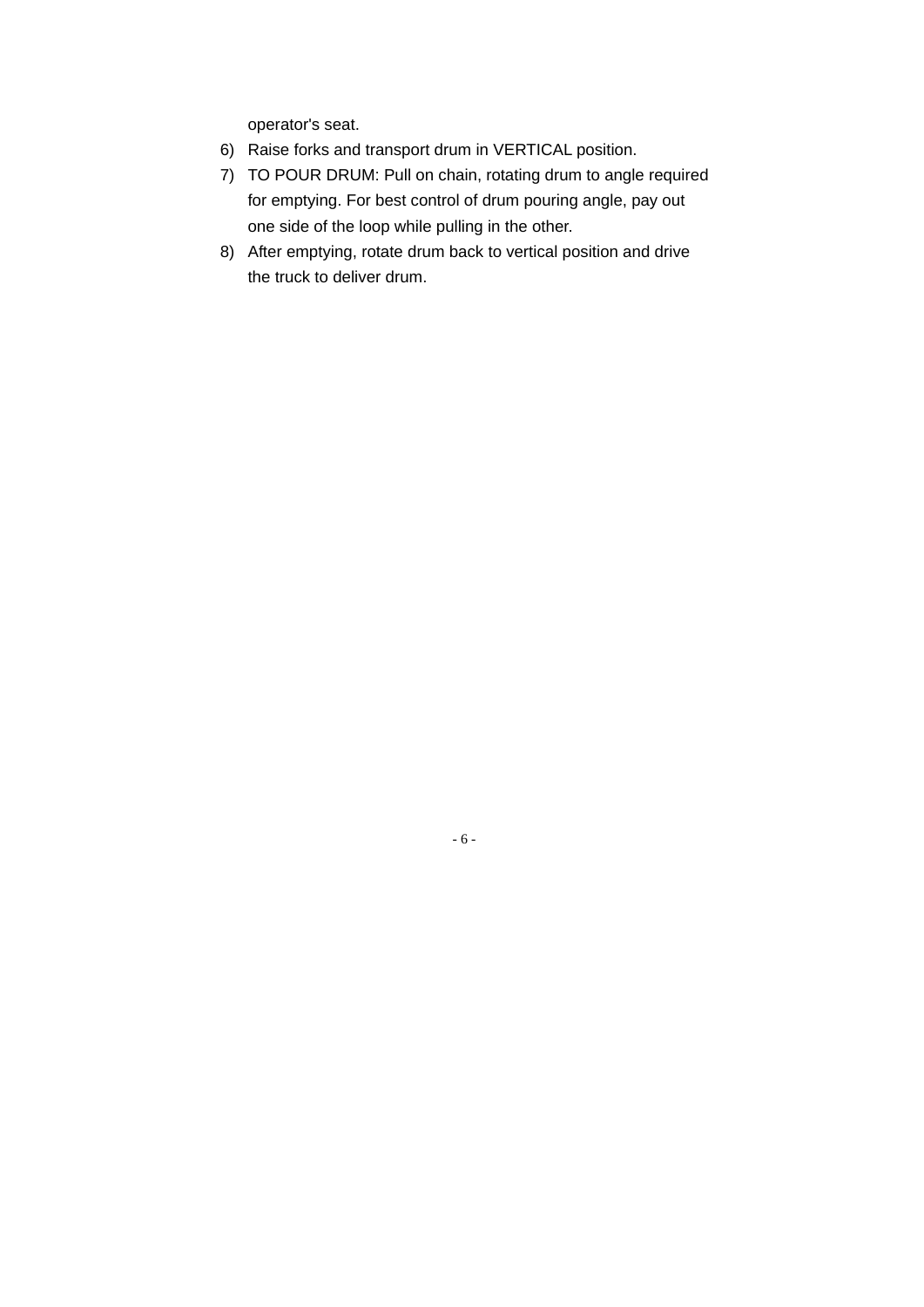# **5. EXPLODED VIEW**

**5.1 HK285A**(**800 lbs**)

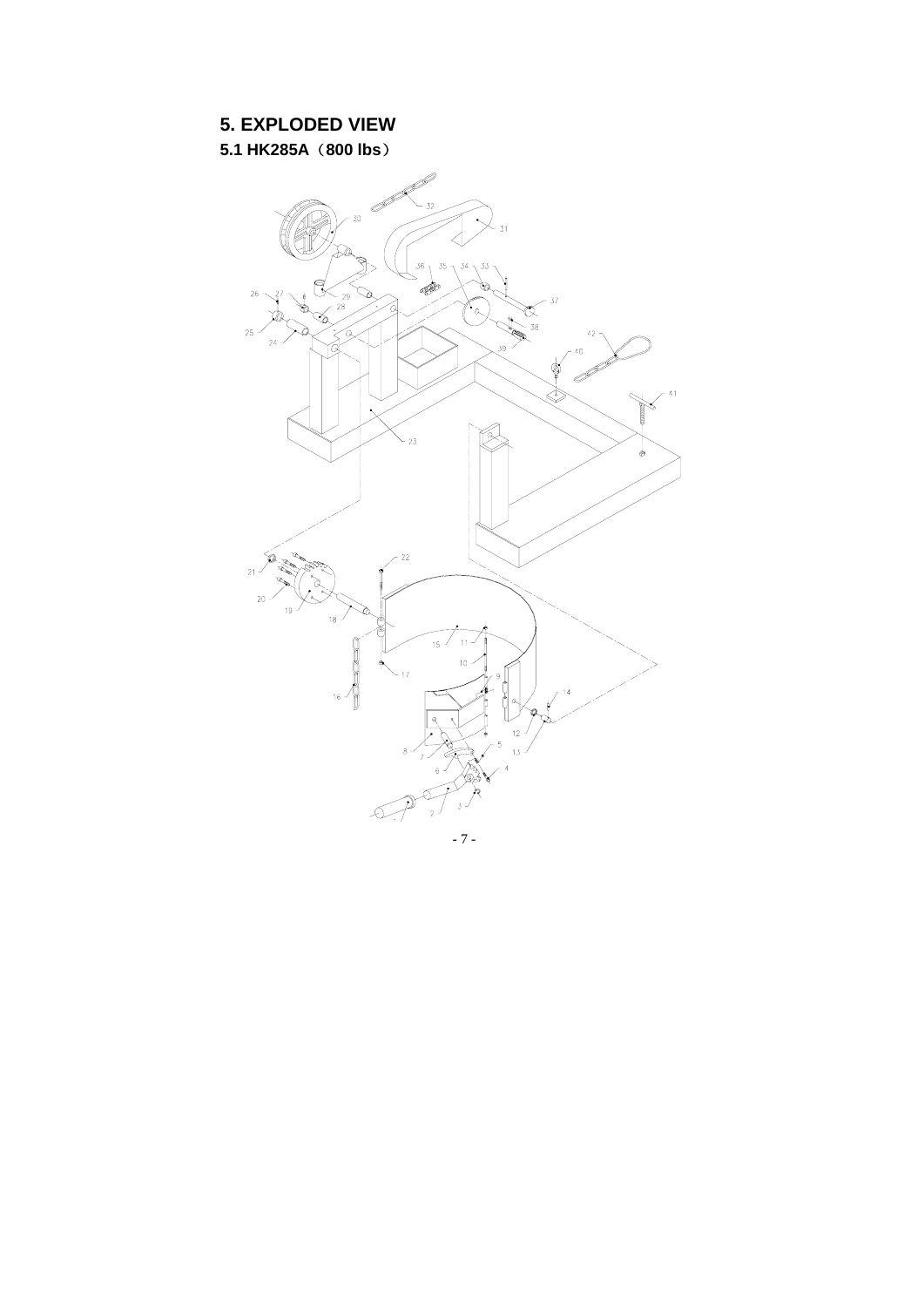## 5.2 HK285B (1500lbs)



 $-8-$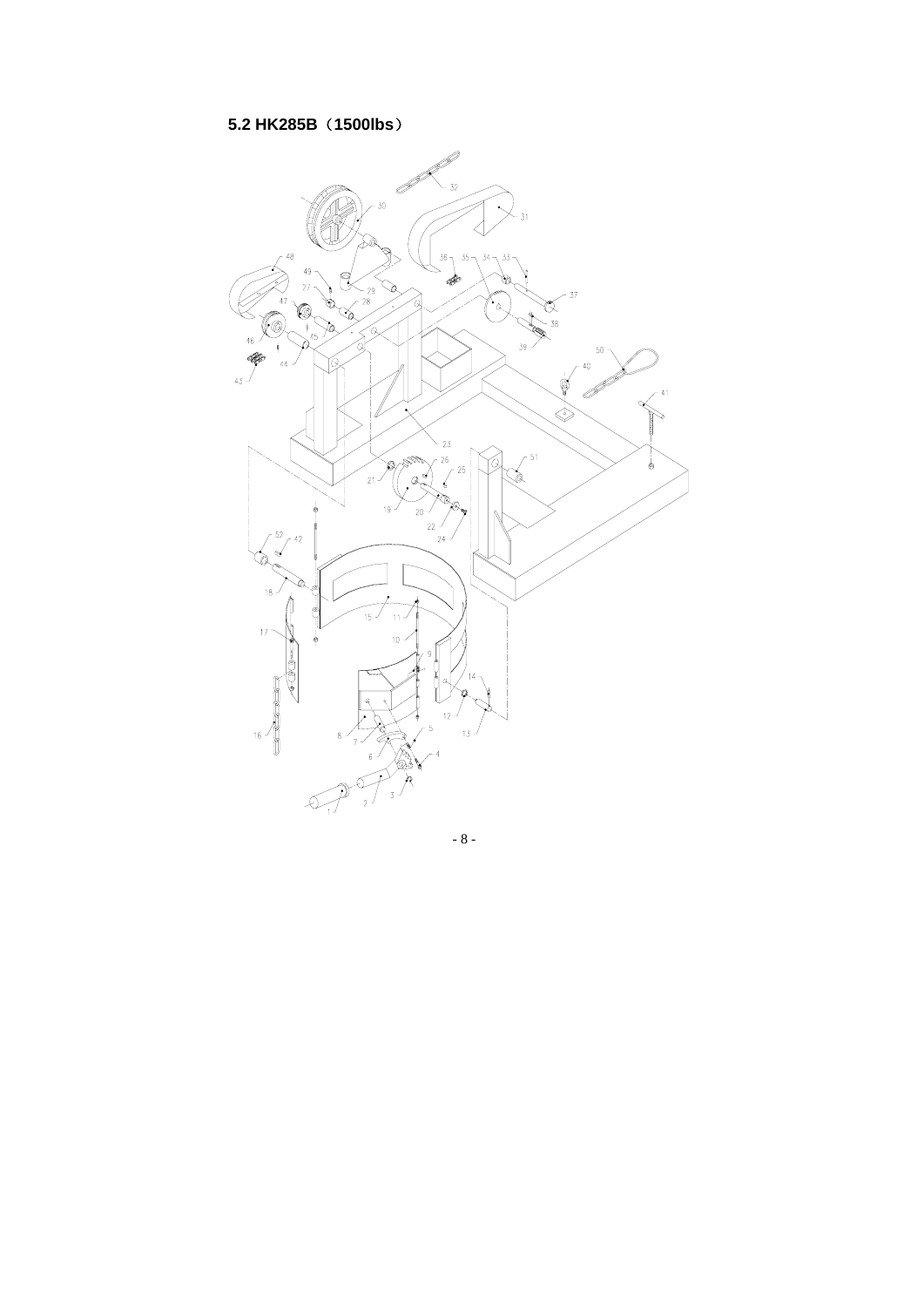# **6**、**PART LIST**

**6.1 HK285A** 

| No.            | <b>Description</b> | Qty | No. | <b>Description</b> | Qty            |
|----------------|--------------------|-----|-----|--------------------|----------------|
| 1              | Rubber bushing     | 1   | 22  | Hex bolt           | 1              |
| $\overline{2}$ | Dentiform spanner  | 1   | 23  | Pedestal ass.      | 1              |
| 3              | Retaining ring     | 1   | 24  | <b>Bushing</b>     | 1              |
| 4              | Hex bolt           | 1   | 25  | Aligning ring      | 1              |
| 5              | Spring             | 1   | 26  | <b>Screw</b>       | 2              |
| 6              | Dentiform hook     | 1   | 27  | Aligning ring      | $\overline{1}$ |
| $\overline{7}$ | Pin                | 1   | 28  | <b>Bushing</b>     | $\overline{2}$ |
| 8              | Clamping ring      | 1   | 29  | Chain rack         | 1              |
| 9              | Spring             | 1   | 30  | Chain wheel        | 1              |
| 10             | Double-ended bolt  | 1   | 31  | Chain cover        | 1              |
| 11             | <b>Nut</b>         | 2   | 32  | Galvanize chain    | 1              |
| 12             | Ring               | 1   | 33  | Spring pin         | 1              |
| 13             | Pin                | 1   | 34  | Ring               | $\overline{1}$ |
| 14             | Spring pin         | 1   | 35  | Big chain wheel    | 1              |
| 15             | Hoop               | 1   | 36  | Roller chain       | 1              |
| 16             | Galvanize chain    | 1   | 37  | Chain rod          | 1              |
| 17             | <b>Nut</b>         | 1   | 38  | Key                | 1              |
| 18             | Pin                | 1   | 39  | Gear axes          | 1              |
| 19             | Big gear           | 1   | 40  | <b>Screw</b>       | 1              |
| 20             | Hex screw          | 4   | 41  | Aligning bolt      | $\overline{2}$ |
| 21             | Ring               | 1   | 42  | Galvanize chain    | 1              |

#### - 9 -